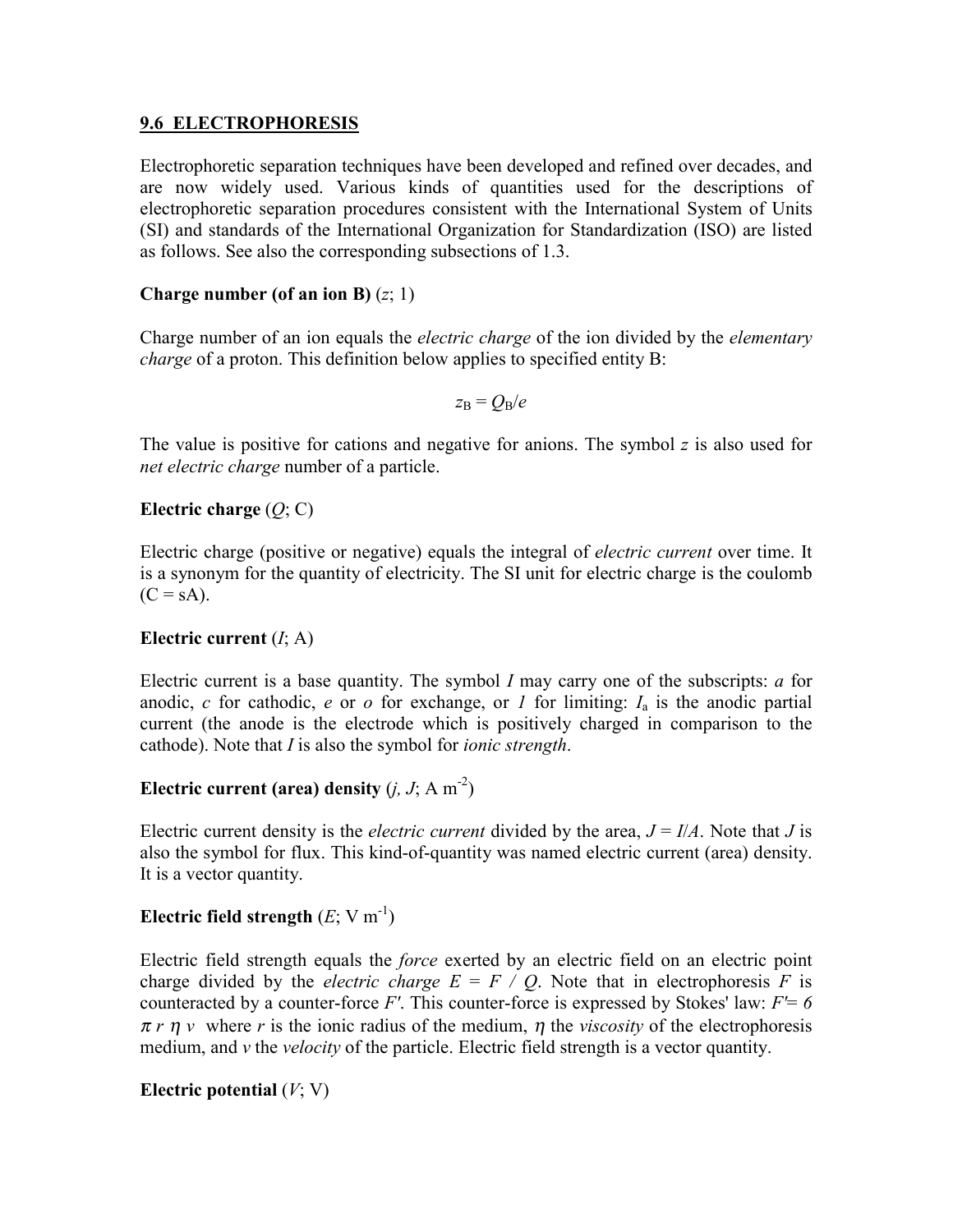Electric potential is for electrostatic fields a scalar quantity, the gradient of which, with reversed sign, is equal to the *electric field strength*. The name of the SI unit for electric potential is volt  $(V = J C^{-1} = J s^{-1} A^{-1}$ ).

### **Electric potential difference** ( $U$  or  $\Delta V$ ; V)

Electric potential difference is the difference in electric potential  $U = V_2 - V_1$ . The name of the SI unit for the electric potential difference is volt again Green book. The commonly used word *voltage* is not recommended.

### **Electrokinetic potential** (ζ; V)

Electrokinetic potential is the *electric potential difference* between the fixed charges of the immobile support and the diffuse charge in the solution. It is also called *zeta potential*.

#### **Electromotive force** (*E*; V)

Electromotive force of a source is the energy supplied by the source divided by the *electric charge* transported through the source. The abbreviation EMF is not recommended.

# **Electrophoretic mobility**  $(\mu; m^2 s^{-1} V^{-1})$

Electrophoretic mobility is the observed *rate of migration* of a component (*v*) divided by *electric field strength*  $(E)$  in a given medium. The symbol  $\mu$  applies to entities B. It is also used for *friction coefficient*.

*Notes*:

- (1) Mobilities are sometimes expressed with a negative sign, because migration of the solutes or particles generally occurs in the direction opposite to the electrophoretic field (which is taken as reference for the direction).
- (2) In a solid support medium, only apparent values can be determined.

#### **Elementary charge** (*e*; C)

Elementary charge is the *electric charge* of the proton.

## **Energy**  $(Q; J)$

The name of the SI unit for energy is joule  $(J = m^2 kg s^2)$ .

*Note*: *Q* is also the symbol for *electric charge*.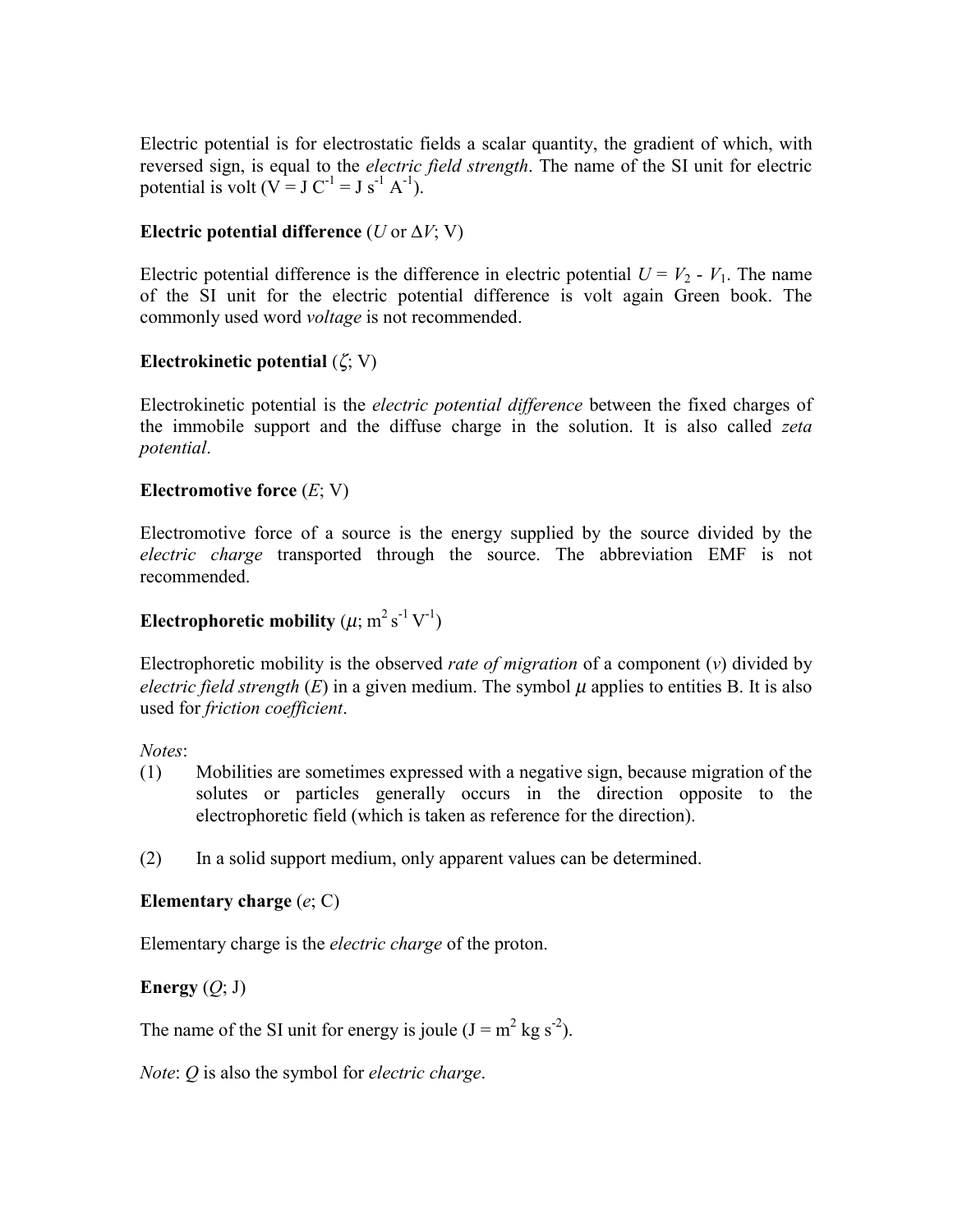## **Force** (*F*; N)

The resultant force acting on a body is equal to the rate of change of the momentum of the body. The name of the SI unit for force is newton  $(N = m \text{ kg s}^{-2})$ . Force is a vector quantity.

*Note*: *F* is also the symbol for Faraday constant.

# **Friction coefficient**  $(\mu; 1)$

Friction coefficient is the ratio of frictional forces to normal *forces* for a sliding body. Note that  $\mu$  is also the symbol for *electrophoretic mobility*.

# **Ionic strength (of a solution)**  $(I, I_c; \text{mol m}^{-3})$

Ionic strength of a solution is half the sum of the products of the ionic charge squared and substance concentration of each ion  $[I_c = \frac{1}{2} \Sigma (z_B^2 \epsilon_B)]$ . Ionic strength may be expressed on a molality basis in mol kg<sup>-1</sup>, using the symbol *I* or  $I_m$ . (See Chapter 1 and 8.)

# **Isoelectric point (of an elementary entity)** (*pI*; 1)

The isoelectric point of an elementary entity is the pH value at which the *net electric charge* of the entity is zero. *pI* is a commonly used symbol for this kind-of-quantity. It should be replaced by pH(I) because it is a pH determined under that particular condition.

## **Isoionic point (of an elementary entity)** (1)

The isoionic point of an elementary entity is the pH value at which the *net electric charge* of the entity in pure water equals zero.

## **Molar mass (of a component B)**  $(M; kg \text{ mol}^{-1})$

Molar mass of a component B is the mass of the component divided by its amount of substance  $(M_{\rm B} = m/n_{\rm B})$ .

## **Net electric charge (of a particle)** (*z*; 1)

Net electric charge of a particle equals the algebraic sum of the charges present at the surface of the particle divided by the *elementary charge* of the proton. The symbol *z* is also used for *charge number* of an ion.

## **pH** gradient  $(m^{-1})$

pH gradient is the differential change of pH with distance (dpH/d*l*).

```
Rate of migration (v; m s<sup>-1</sup>)
```